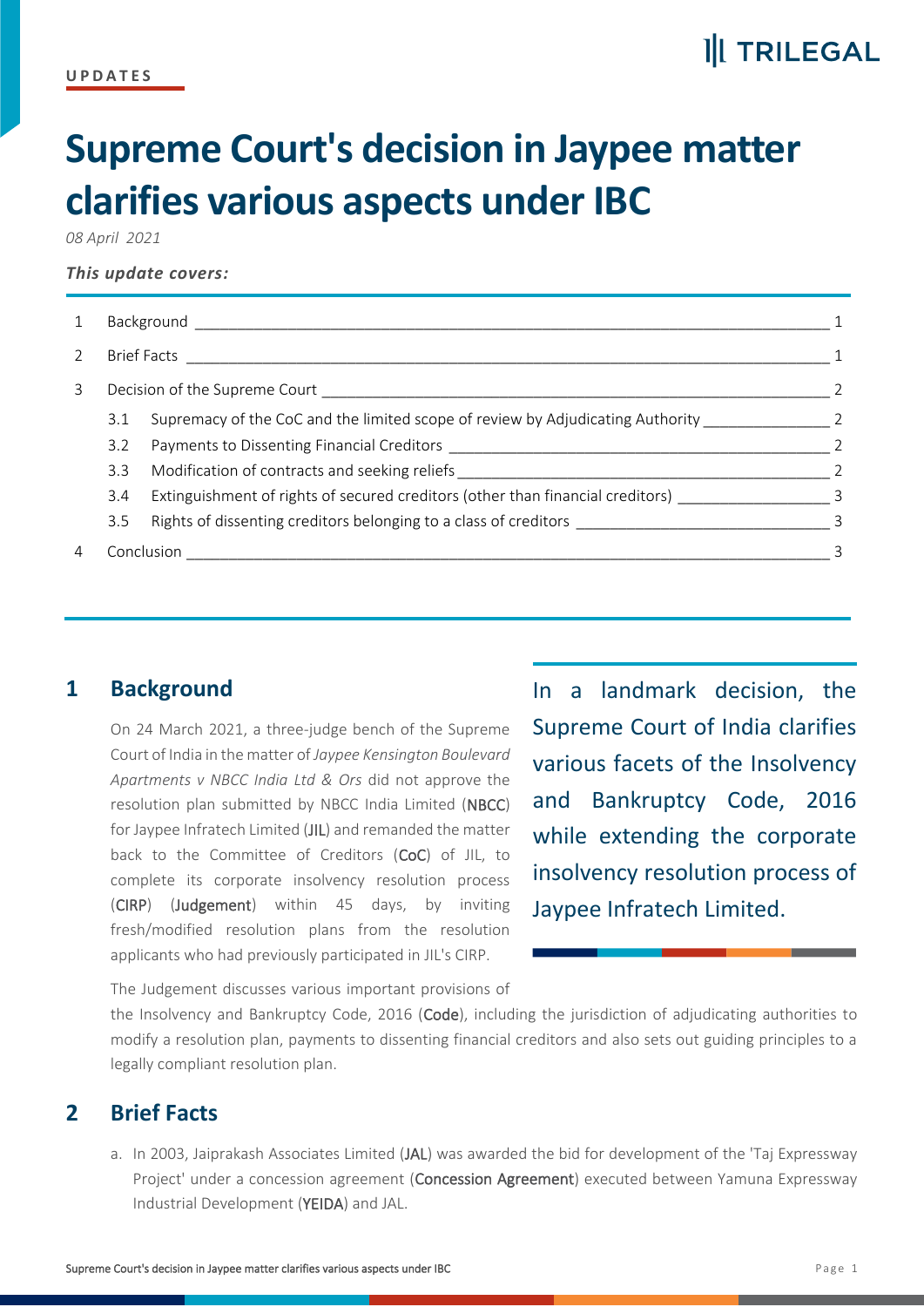

- b. JIL was set-up as a special purpose vehicle by JAL for execution of the project and consequently all rights and obligations of JAL under the Concession Agreement were assigned to JIL.
- c. JIL availed loans from various banks/financial institutions for executing the expressway project. Further, as JIL was granted certain land parcels by YEIDA in lieu of the development of the project, JIL also raised monies from homebuyers for development of real estate projects on some of its land parcels.
- d. JIL started facing financial difficulties due to various factors. As a result, an application was filed by IDBI Bank under Section 7 of the Code for the initiation of JIL's CIRP which was admitted by the National Company Law Tribunal (NCLT) on 9 August 2017.
- e. During the CIRP of JIL various issues with respect to rights of homebuyers and avoidable transactions arose which were settled by the Supreme Court from time to time through separate judgements.
- f. Subsequently, the resolution plan submitted by NBCC was approved by 97.36% vote of the CoC. By an order dated 3 March 2020, the NCLT approved the resolution plan submitted by NBCC with certain modifications.
- g. Several appeals were preferred against NCLT's approval of the modified resolution plan before the National Company Law Appellate Tribunal (NCLAT) and the Supreme Court by way of special leave petitions (SLPs). To expedite the process, the Supreme Court transferred all pending appeals before the NCLAT to itself and clubbed all matters relating to approval of resolution plan of NBCC. On 24 March 2021, the Supreme Court delivered its Judgement in the matter.

# <span id="page-1-0"></span>**3 Decision of the Supreme Court**

#### <span id="page-1-1"></span>**3.1 Supremacy of the CoC and the limited scope of review by Adjudicating Authority**

In line with its previous judgement in the matter of *Committee of Creditors of Essar Steel India Limited through Authorised Signatory v. Satish Kumar Gupta & Ors*, the Supreme Court in the present case held that there is no scope for Adjudicating Authorities to interfere with the commercial decision of the CoC. If the Adjudicating Authority finds any shortcoming in the resolution plan, the Adjudicating Authority may send the resolution plan back to the CoC for re-submission (after satisfying the parameters delineated in the Code) but, it does not have the power to modify/amend the resolution plan approved by the CoC.

#### <span id="page-1-2"></span>**3.2 Payments to Dissenting Financial Creditors**

The resolution plan of JIL contemplated deferred payment to its financial creditors. The question before the Supreme Court was whether the dissenting financial creditors were required to be paid upfront, even if the resolution plan contemplated deferred payment to financial creditors.

The Supreme Court observed that dissenting creditors cannot be forced to continue with their exposure to the corporate debtor. In other words, in cases where the resolution plan provides for deferred payments to creditors, dissenting financial creditors ought to be paid in cash or be permitted to enforce the security interest held by them. Payment by way of equity/security or any other mode of money by which dissenting financial creditors continue to be attached with the corporate debtor would not fulfill the requirements of the Code.

#### <span id="page-1-3"></span>**3.3 Modification of contracts and seeking reliefs**

The terms of the resolution plan which were effectively modifying the contractual terms of the Concession Agreement were deemed unacceptable by the Supreme Court. The Court held that any alterations to the terms of the Concession Agreement would require consent from YEIDA, the concessionaire. The Court also